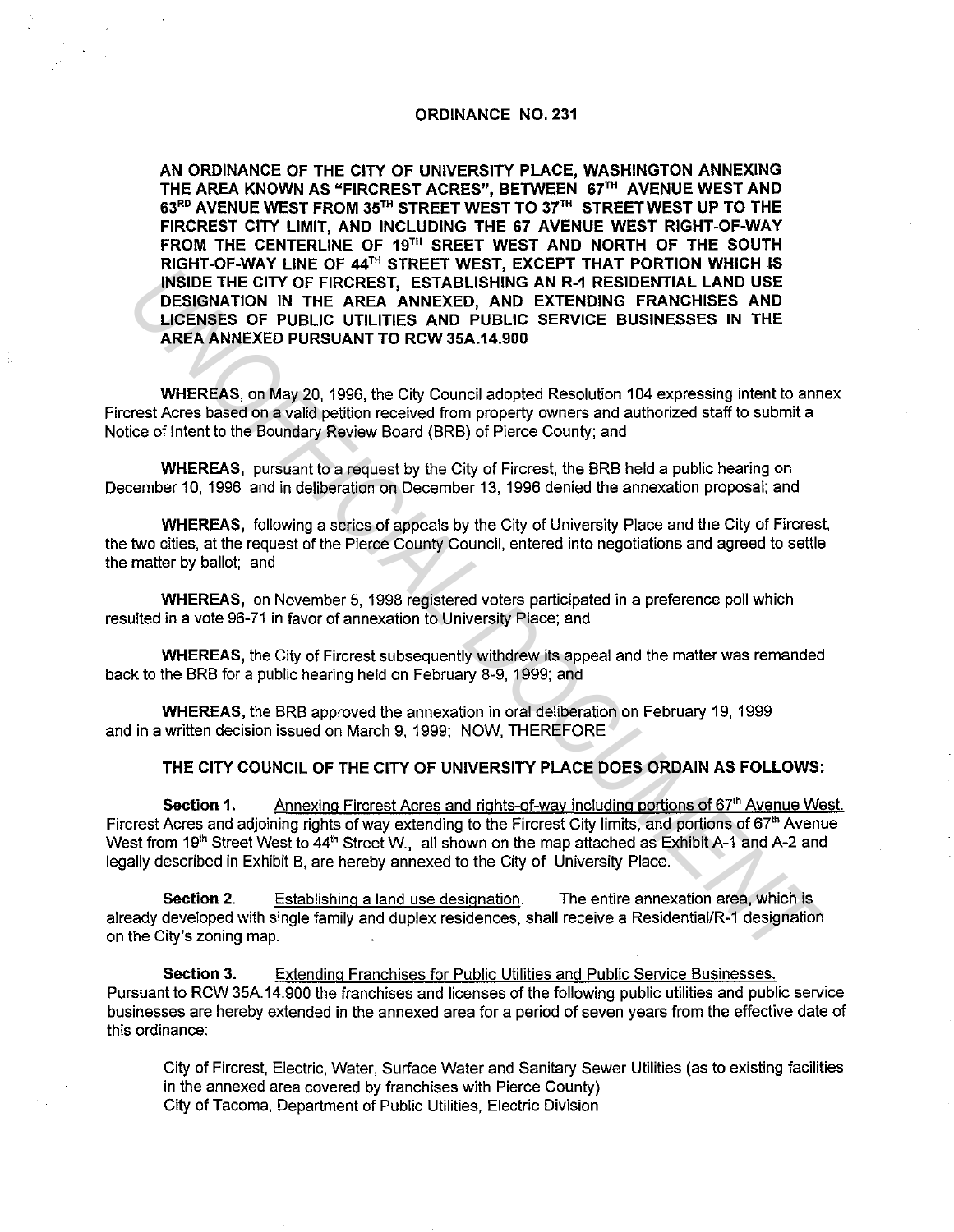City of Tacoma, Department of Public Utilities, Water Division

City of Tacoma, Department of Public Utilities, Click! Network (as to a license in the newly annexed area only if a license or franchise was previously authorized by Pierce County for the annexed area.)

Puget Sound Energy, Inc.

TCI Communications, Inc., d/b/a Cable TV Puget Sound, Inc.

University Place Refuse, Inc. (pursuant to its contract with the City of University Place which provides for extension of service to newly annexed areas).

PROVIDED FURTHER: that the franchisees shall take all necessary steps to transfer any bonds, certificates of insurance, or other security currently held by Pierce County or the Washington Utilities and Transportation Commission to the City of University Place, if the franchisee has not already done so. FAILURE OF A FRANCHISEE TO COMPLY WITH THE TRANSFER REQUIREMENTS OF THIS ORDINANCE WITHIN NINETY ((90) DAYS AFTER RECEIPT OF NOTICE OF THIS ORDINANCE SHALL BE DEEMED A FORFEITURE OF THE FRANCHISE BY THE FRANCHISEE. **PROVIDED FURTHER:** that the franchisees shall take all necessary steps to transfer any bond<br>
diffusces of insurance, or other security unrentity held by Pierce County of the Washington Utilities and<br>
subMANCE WITH AND FIG

Section 4. Severability. If any section, sentence, clause or phrase of this ordinance shall be held to be invalid or unconstitutional by court of competent jurisdiction, such invalidity shall not affect the validity or constitutionality of any other section, sentence, clause, or phrase of this ordinance.

Section 5. Directing the Citv Clerk to Provide Certified Copies of this Ordinance to the Pierce Countv Assessor, the Pierce County Auditor, the Washington State Office of Financial Management and all Franchisees. The City Clerk is directed to provide certified copies of this Ordinance to the Pierce County Assessor, the Pierce County Auditor, the Washington State Office of Financial Management and to each of the franchisees conducting a public utility or a public service business in the annexed area.

Section 6. Effective Date and Publication. This ordinance shall be published in the official newspaper of the City. This ordinance shall be in full force and effect five days after publication.

PASSED BY THE CITY COUNCIL ON APRIL 19, 1999.

Debbie Klosowski, Mayor

**ATTEST:** 

Date of Publication: Effective Date:

April 22, 1999 April 27, 1999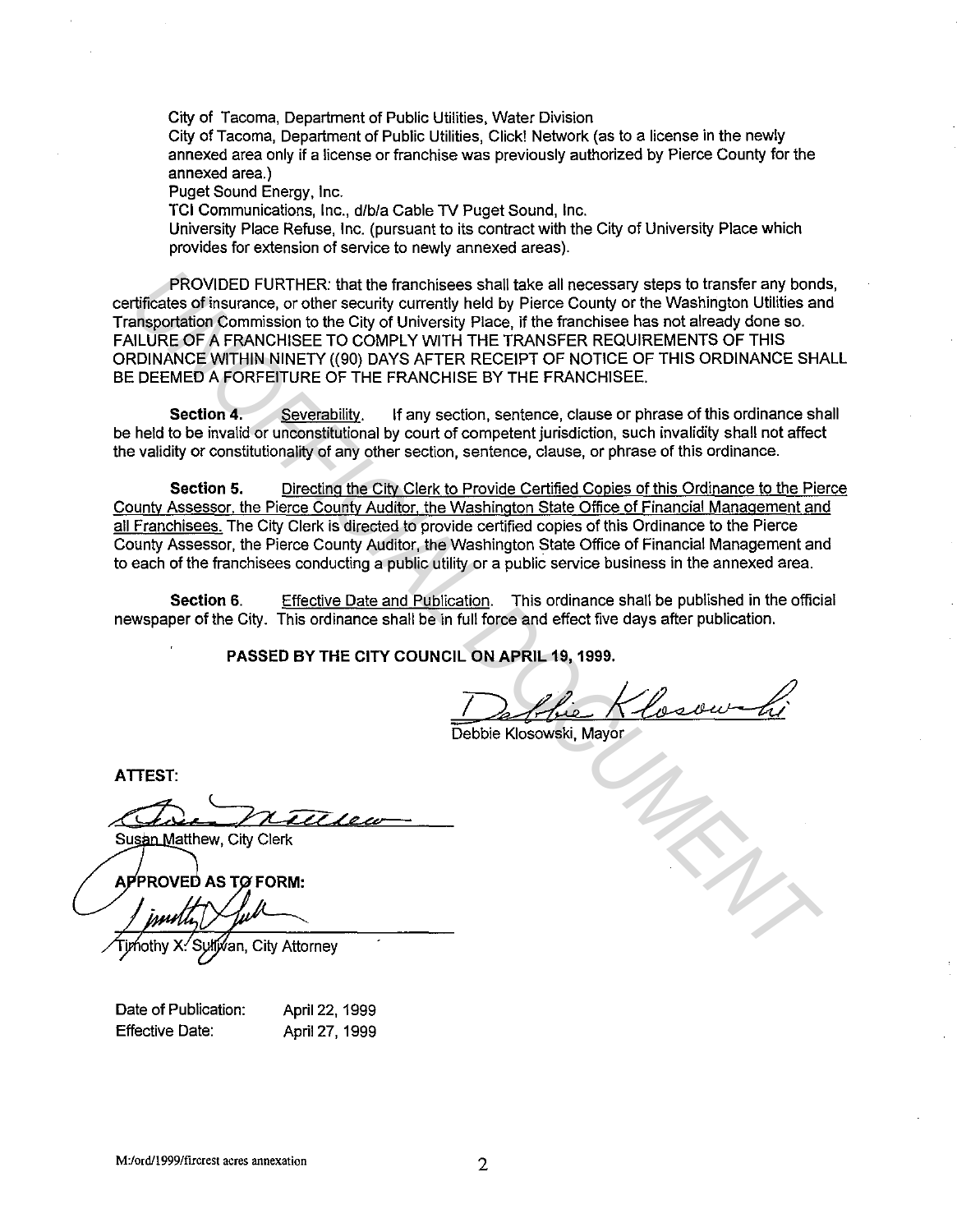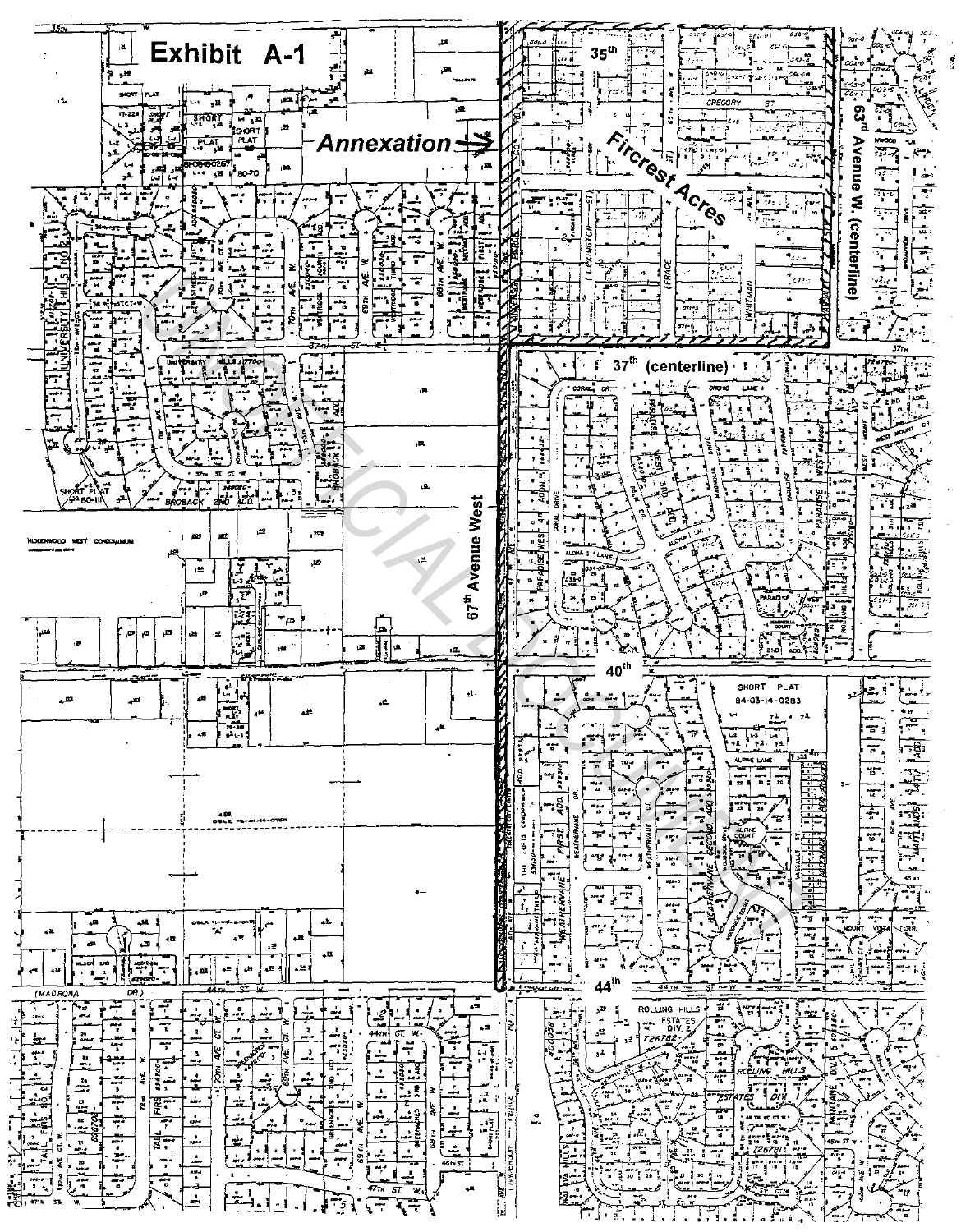